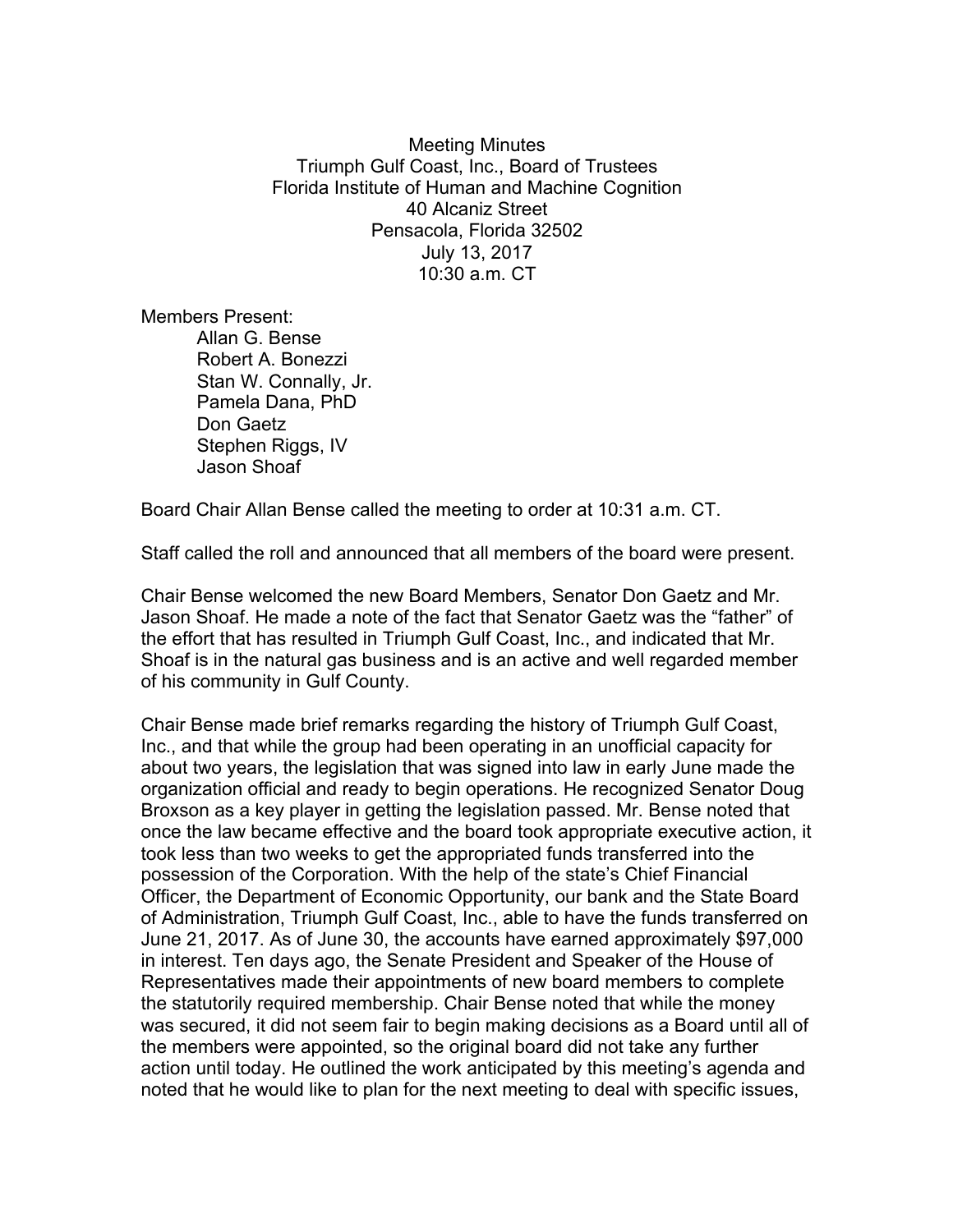such as the need for professional services, and a planning workshop related to the awards process going forward. He noted that it would be good for that meeting to occur in the next three to four weeks.

Mr. Stan Connally moved the approval of the June 14, 2017 Meeting Minutes. Dr. Pam Dana and Senator Gaetz seconded the motion. The motion was approved unanimously (7-0).

Interim Executive Director Susan Skelton was recognized by the Chair to explain the need for the Board to approve a resolution ratifying the actions taken by the Board on June 14, 2017. Ms. Skelton noted that the June 14 meeting was held in part by telephone, and that the full seven member Board was not yet appointed, but the actions taken at that meeting were necessary for the transfer of funds from the State of Florida to Triumph Gulf Coast, Inc. The actions taken were enumerated:

- Execution of a Memorandum of Understanding with the Department of Economic Opportunity
- Corporate Authorization Resolution establishing an operating account at the First National Bank of Northwest Florida
- Authorizing resolution for participation in the Local Government Surplus Funds Trust Fund
- Resolution authorizing Mr. Bense and Mr. Connally to execute the Corporate Authorization Resolution, the Authorizing Resolution for Participation in the Local Government Surplus Funds Trust Fund, and to take any and all steps necessary to open the relevant accounts; and
- The statutorily required report to be made on or before June 30 of each year to the Governor, the Senate President, and the Speaker of the House of Representatives. (The report has been delivered to all named parties.)

Senator Gaetz moved to approve the resolution ratifying the above named actions taken at the June 14, 2017 Board Meeting. Dr. Pam Dana seconded the motion. The motion passed unanimously (7-0).

Chair Bense announced that the Board would now hold its annual elections for the offices of Chair, Vice Chair, Secretary and Treasurer. He asked if there were nominations for the office of Chair.

Mr. Connally was recognized and said that he first wanted to say that as a representative of Gulf Power he has been honored to work with many of the members of the Board in various capacities, and wanted to note the caliber of the members. He said that he has been talking about ramifications of the BP oil spill with Mr. Bense and Senator Gaetz for over five years and it is really nice to finally see all of the hard work finally come to fruition and to be able to get started on all of the things they began talking about five years ago when he first came to the Pensacola region in his professional capacity. He then said that he would make a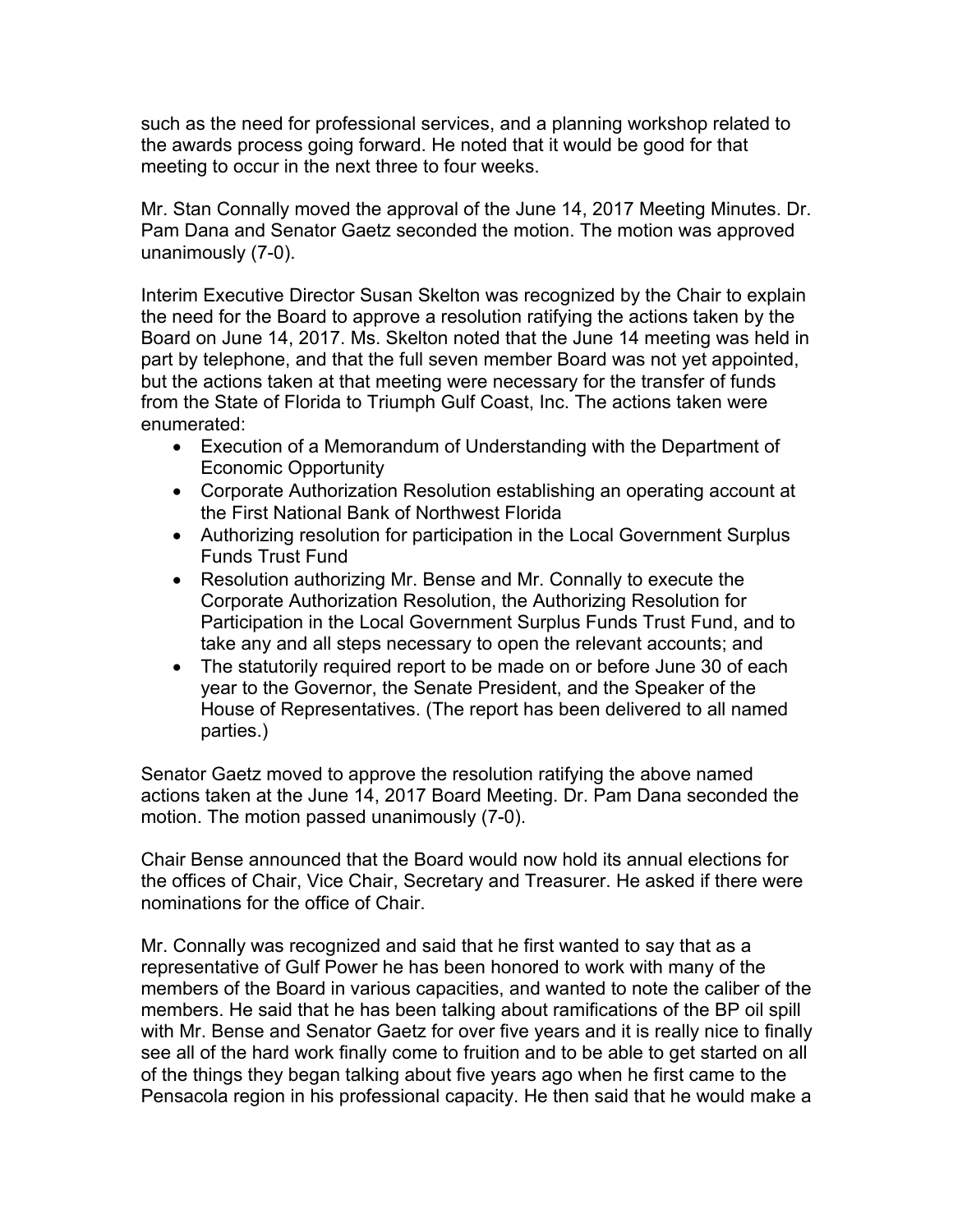motion that dealt with both the Chair and the Vice Chair. He said that moving forward it is important for the Board to think about leadership continuity and transitions in leadership, and in keeping with the Bylaws that the group will be talking about, the Board should look at the two leaders who have honored us with their work not over just the past five years, but over the last twenty or thirty years, Allan Bense who has served as Chair over the last two years, keeping this process moving forward, in an informal way, but nonetheless bringing the board to where it is today, and Don Gaetz, the "father" of this legislation, He stated that he thought it would be good for the Board to recognize that leadership, thinking about continuity and transition.

Mr. Connally then made a motion for Mr. Bense to be formally elected Chair for the remainder of this year as the board goes through the remainder of this transition, but then go ahead and plan for a leadership transition, including nominating Senator Gaetz to be Vice Chair and Chair Elect, to take office on January 1, 2018. He indicated that he thought that would do a nice job of giving the organization the leadership of two of the strongest leaders Northwest Florida has ever seen and lead the board through the transition as it prepares to do great things for this region. Mr. Jason Shoaf seconded the motion to elect Mr. Bense as Chair through the remainder of 2017, and to elect Senator Gaetz as Vice-Chair and Chair Elect for a term beginning on January 1, 2018. The motion passed unanimously (7-0).

Chair Bense and Vice Chair Gaetz each thanked the members of the board and noted that while there was much work to be done, they were very lucky to have a strong membership of private businesspeople that understand the needs of the region.

Vice Chair Gaetz asked if, given the pending proposed Bylaws, there was any reason why the Secretary, which performs custodial duties of records for the board, must be a member of the board. Interim Counsel responded that a nonmember was not precluded from being elected Secretary under the proposed Bylaws. Vice Chair Gaetz then noted that the functions of the Secretary are essentially included in the duties of the Executive Director, and he made a motion to name Susan Skelton, pending approval of her appointment as Executive Director, as Secretary. Dr. Dana seconded the motion. The motion passed unanimously (7-0).

Dr. Dana moved that Stephen Riggs, IV, be elected Treasurer. Mr. Shoaf seconded the motion. The motion passed unanimously (7-0).

Mr. Connally reported that the funds transfers outlined in the above description of the actions taken at the June 14, 2017 meeting were completed, then asked Ms. Lisa Walters, Interim Counsel to the Board, to give a report on the financial statements from the Florida Prime (Local Governments Surplus Funds Trust Fund) Account and the First National Bank of Northwest Florida Account. Ms.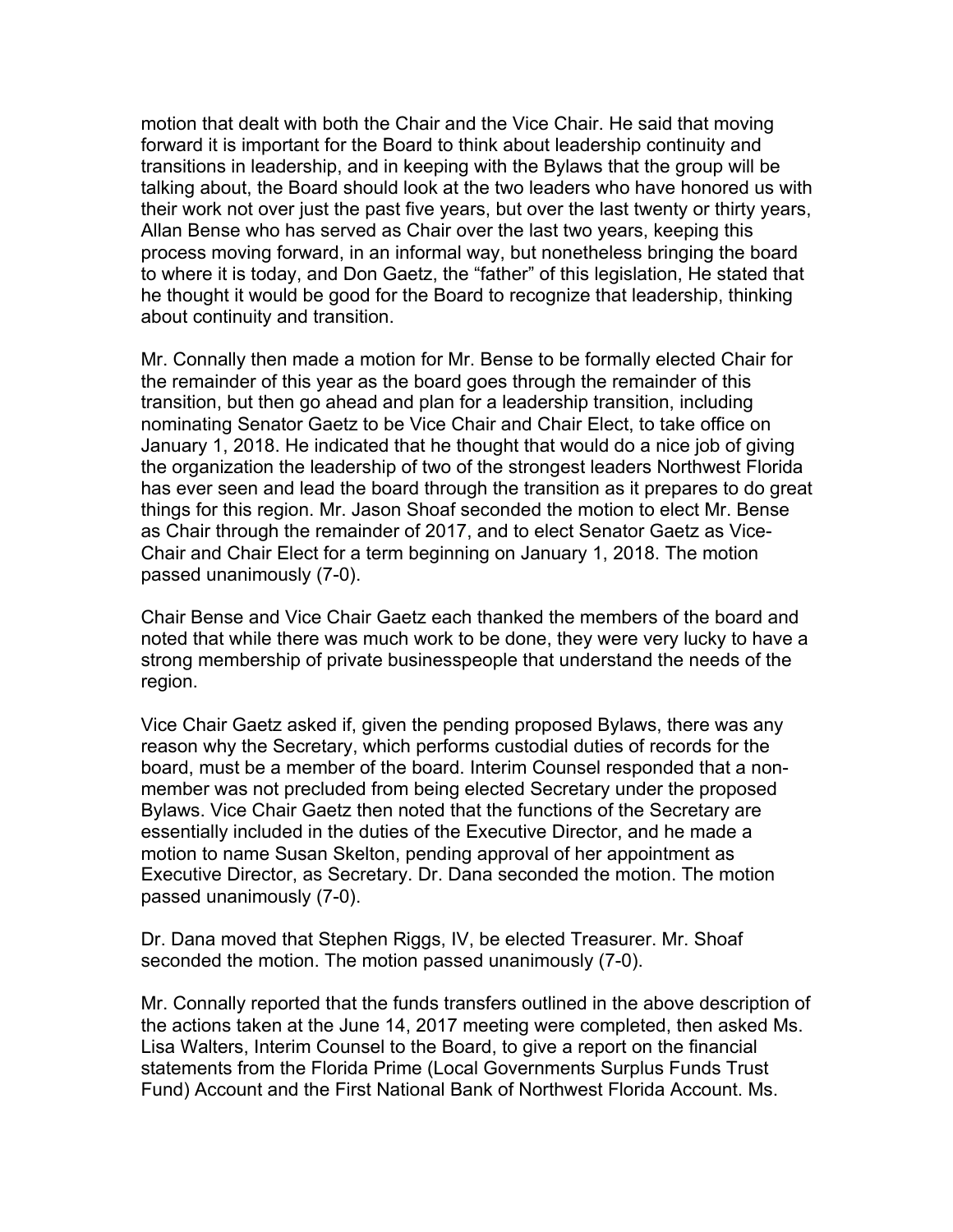Walters reported that the balance in the Florida Prime Account is \$299,897,082.54. That is with an interest rate of 1.18. She reminded members that there were two accounts set up at the First National Bank of Northwest Florida, an operating account with a balance of \$25,000, and a business money market account with \$175,000.

After brief remarks by Mr. Riggs and Chair Bense, Mr. Riggs moved that Susan Skelton be appointed as Executive Director. Vice Chair Gaetz seconded the motion. The motion passed unanimously (7-0).

Dr. Dana asked if the Chair would negotiate an employment package with Ms. Skelton. Vice Chair Gaetz moved that Chair Bense be authorized to negotiate a contract, including performance expectations, pay, etc., on behalf of the Board. Vice Chair Gaetz asked if his motion could include allowing the Chair to consider some form of remuneration in recognition of work already performed by Ms. Skelton. Legal counsel responded that such would be allowable. Vice Chair Gaetz then amended his motion. Dr. Dana seconded the motion. The motion passed unanimously (7-0).

Chair Bense then announced that the Board needed to consider hiring professional legal and CPA services. He indicated that he would like to appoint two committees, one to recommend a legal firm and one to recommend a CPA firm. He asked that the committees be prepared to make recommendations at the next meeting of the Board. Chair Bense asked Mr. Riggs to lead the CPA Firm Search, and Mr. Shoaf volunteered to work with him. Vice Chair Gaetz volunteered to lead the Legal Firm Search, and Mr. Bob Bonezzi volunteered to work with him.

Mr. Connally noted that, along the same lines as what Vice Chair Gaetz noted about the Executive Director, Ms. Walters and her law firm have done a great deal of work pro bono for the board, and he indicated that he would like to see them recognized, as well. Without objection from the board, the Chair and Vice Chair agreed to work to be sure that some remuneration is made to recognize the large amount of work done by the firm to date.

Ms. Walters reviewed the proposed Bylaws and noted that some minor adjustments for clarification purposes could be made to incorporate the leadership succession contemplated by the board's earlier actions; to specify that the Secretary may be a non-board member; and to clarify the fiscal year and election dates in the proposed document. Vice Chair Gaetz noted that the changes Ms. Walters discussed appeared to be in keeping with scrivener's revisions, and assuming those changes will be made, he made a motion to accept the proposed Bylaws. Mr. Bonezzi seconded the motion. The motion passed unanimously (7-0).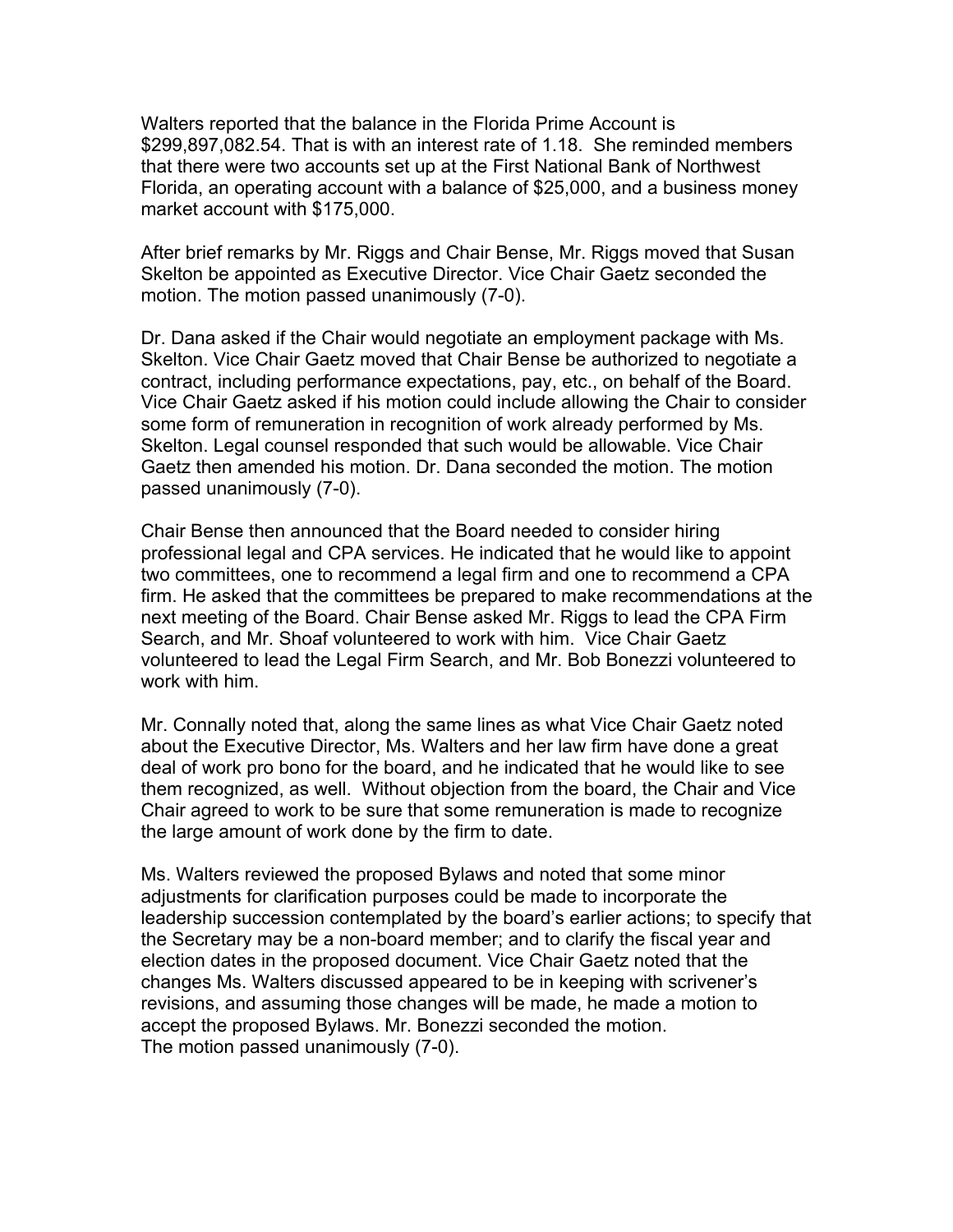Dr. Dana was recognized to give an update on the awards process. She noted that it was premature to put forth a process document prior to input from all seven members of the board, but that she has been working with the legal team, and several professional economic development organizations, such as Enterprise Florida and Florida's Great Northwest, to explore various template forms for an application process. She indicated that everyone has been very helpful in offering assistance and support. She said it was very important to get input from interested persons within the region, and that she and staff have been researching the best ways to incorporate public participation into the process. Some of the issues being discussed include sustainability of a project beyond being funded by Triumph Gulf Coast, maximizing the use of the funds for investment in the region, whether there should be deadlines for application, or a rolling application process with no deadlines, and how to move forward. Ms. Walters noted that at a workshop meeting it would be important for members to review what types of criteria are established for the types of eligible projects by statute for allowable award of the funds, to understand the limitations placed on awards and recipients, and to address the need for a clawback provision. Chair Bense said that there should be no limitation on the Board seeking out proposals and projects that were positive for the region. He noted that Triumph Gulf Coast has support from all levels of government, including counties, which have a role to play in the process, and state and federal elected officials. He encouraged the group not to just be reactive, but to look for the opportunities that can bring real change to the region.

Mr. Shoaf indicated that he had ideas to share but asked how information could be shared among members in the design process given the restrictions of the Public Meetings laws. Ms. Skelton responded that a workshop where all members and the public could have open conversations would provide that ability to share ideas, but that members cannot share ideas outside of the open meeting environment. Dr. Dana noted that such a workshop will need to be a longer meeting, and staff indicated that it could take more than one meeting. Vice Chair Gaetz asked, from a technical and legal perspective, if it would be possible to have a location on the website that would allow members to share ideas, in fully transparent public view. Ms. Skelton responded that while it was technically feasible, she would work with interim counsel to determine the legality of such a feature on the website.

Mr. Connally asked if the next step is to hold a workshop. Dr. Dana responded that she believed that it was timely and the logical next step. Mr. Connally commented that he has had inquiries not just from the Southeast, but from around the world, and that Triumph is known and all eyes are on the process, so the sooner the board could be prepared to move forward with a sound and transparent process, the better. Chair Bense agreed and said he anticipated the next meeting to include a workshop, and also actions to choose legal representation and a CPA firm. After a brief discussion about assuring that the firms chosen were capable of handling the types of work required by the board,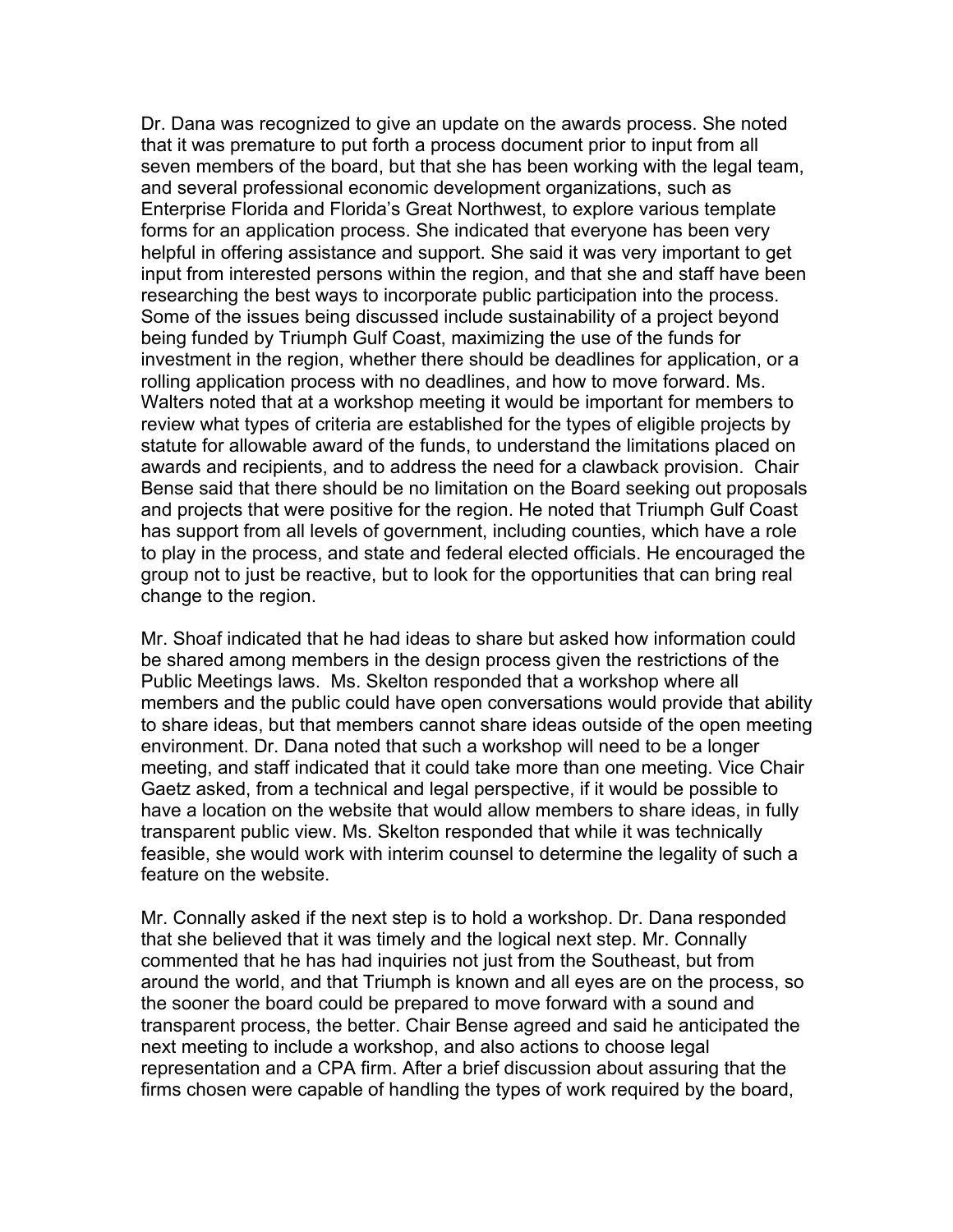Mr. Riggs asked if there was a way for the board to solicit input from the public regarding the awards process development. He noted that it would be helpful to have some comment from the counties, other local governments, public and private sector prior to the next meeting for consideration. Ms. Skelton said that she believed it could be incorporated into the website design and would look into it. She explained that all contact information provided by the public on the meeting sign in sheets is added to the public notification email list, as well, so there is a way to notify interested parties about pertinent information.

Chair Bense reminded all present that while Triumph Gulf Coast now has \$300 million to spend, it is critical to spend it prudently and efficiently to achieve good results so that the remaining \$100 million per year over the following 12 years continues to be appropriated for future projects.

Vice Chair Gaetz asked that Chair Bense and Ms. Skelton be authorized to identify a modest, centrally located office location somewhere in the region so that staff has a place to work and the public has a place to make contact with the organization. He made a motion to authorize the Chair and Executive Director to contract for office space and necessary equipment so that Triumph Gulf Coast has a place of business for public access. Chair Bense amended the motion to include Vice Chair Gaetz in the search activities. Mr. Connally seconded the motion. Mr. Shoaf asked what the purpose of having a "storefront" office would be. Vice Chair Gaetz clarified that the intent would be to have a modest location where the public could have access to the process, walk in and speak to someone, perhaps share an idea or get clarification about the awards process. Chair Bense stated that he would be sure that members would be notified and allowed to be a part of the decision process for finding office space. He noted that as the application process evolves, staffing needs will become more clear and that will drive decisions related to square footage needed. He asked anyone with ideas for space to let staff know. After the discussion, the motion passed unanimously (7-0).

Ms. Skelton gave a presentation of the work being done to develop the website. The website address is www.myfloridatriumph.com It is anticipated that the website will be ready to "go live" by the end of July. She indicated that the team working on the website is the 2KWebgroup, located in Franklin County. Ms. Skelton indicated that she has had the opportunity to watch the work of the company over several years and has been impressed with their work. After discussions about whether the group could handle the scope of work required by Triumph Gulf Coast, she engaged them to begin work on building the website at the direction of Chair Bense. She noted that the group has been able to meet all goals and deadlines to date.

Chair Bense said that he would like to have monthly meetings at least through December, and then perhaps move to a quarterly schedule if appropriate. After brief discussion, the board agreed to set the next meeting, and workshop, on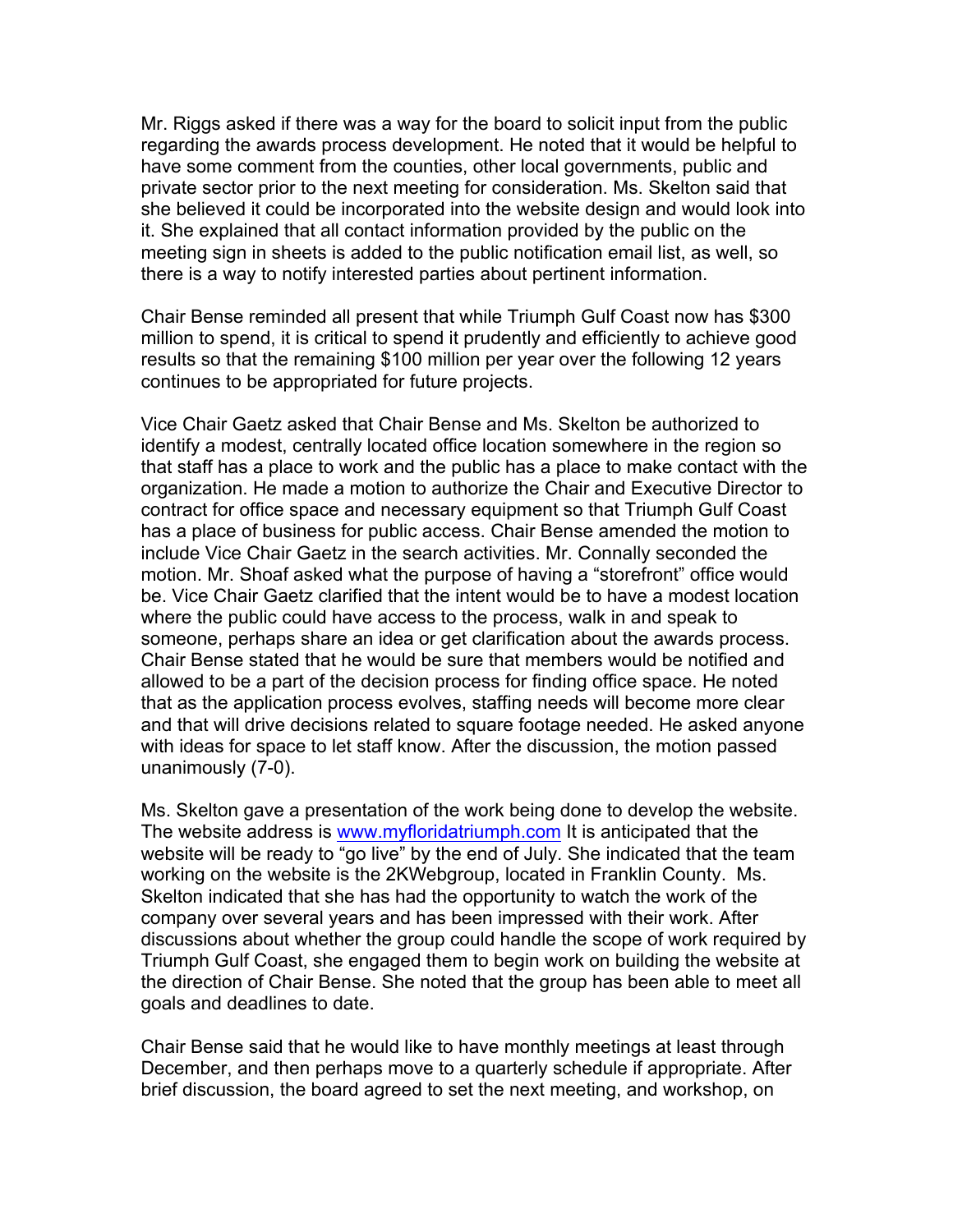August 16, 2017 at 10:30 a.m. CT at a location to be determined. Mr. Connally asked that the Executive Director work with members to determine meeting dates for the rest of the year.

Vice Chair Gaetz further recognized Senator Doug Broxson for the important role he played in offering a very critical amendment to the recent legislation that assured that the funds to be appropriated to Triumph Gulf Coast in future years do not have to go through the same rigorous legislative process each time. He noted that while future legislatures can always amend the statutes, the process in current law makes it much easier for Triumph Gulf Coast to receive the promised funds thanks to the good amendment by Senator Broxson. He noted that this is the largest economic development fund in the history of Florida, and we now have a chance to transform our regional economy if we are able to secure the full \$1.5 billion over the next several years. Vice Chair Gaetz stated that the Broxson amendment has taken the mystery out of the funding process going forward, and he needs to be remembered for making that possible. Chair Bense concurred and noted that our House and Senate delegation members did a great job in a tough situation getting the legislation passed. He noted that, as Vice Chair Gaetz stated, ultimately, it takes the support of the leadership of both houses of the legislature, and we were glad to have the support of Senate President Joe Negron and Speaker of the House Richard Corcoran in bringing the legislation forward.

## PUBLIC COMMENT:

Lloyd Reshard, representing Pensacola Network, thanked the group for the work done so far. He noted that as a longtime resident of Okaloosa County, and now a resident of Escambia County that minorities make up over 30% of the workforce in Northwest Florida, which is a little known fact. He asked that as the board moves forward it recognize the roles of minorities and women as decisions are made regarding staffing, and create a pathway for inclusion for minorities in the awards process. He said such action would be consistent with what is happening in other parts of our country. Chair Bense thanked Mr. Reshard for his comments and said the board would be inclusive in its actions.

Mr. Christian Wagley, representing the U.S. Green Building Council as the Advocacy Chair for Northwest Florida, noted his membership is mostly planners, engineers, architects, and building contractors who are interested in seeing green building techniques and standards used in communities. Green buildings and communities use less energy and less water. He asked that in developing criteria for awards that the board consider an expansive view of infrastructure including park facilities, stormwater facilities, facilities to make communities more walkable, bike lanes and bike paths, and even institutions and facilities like today's meeting place, the Institute for Human and Machine Cognition, which have benefited in recruiting highly skilled international workers because of its location in a walkable, accessible location. He asked that the criteria reward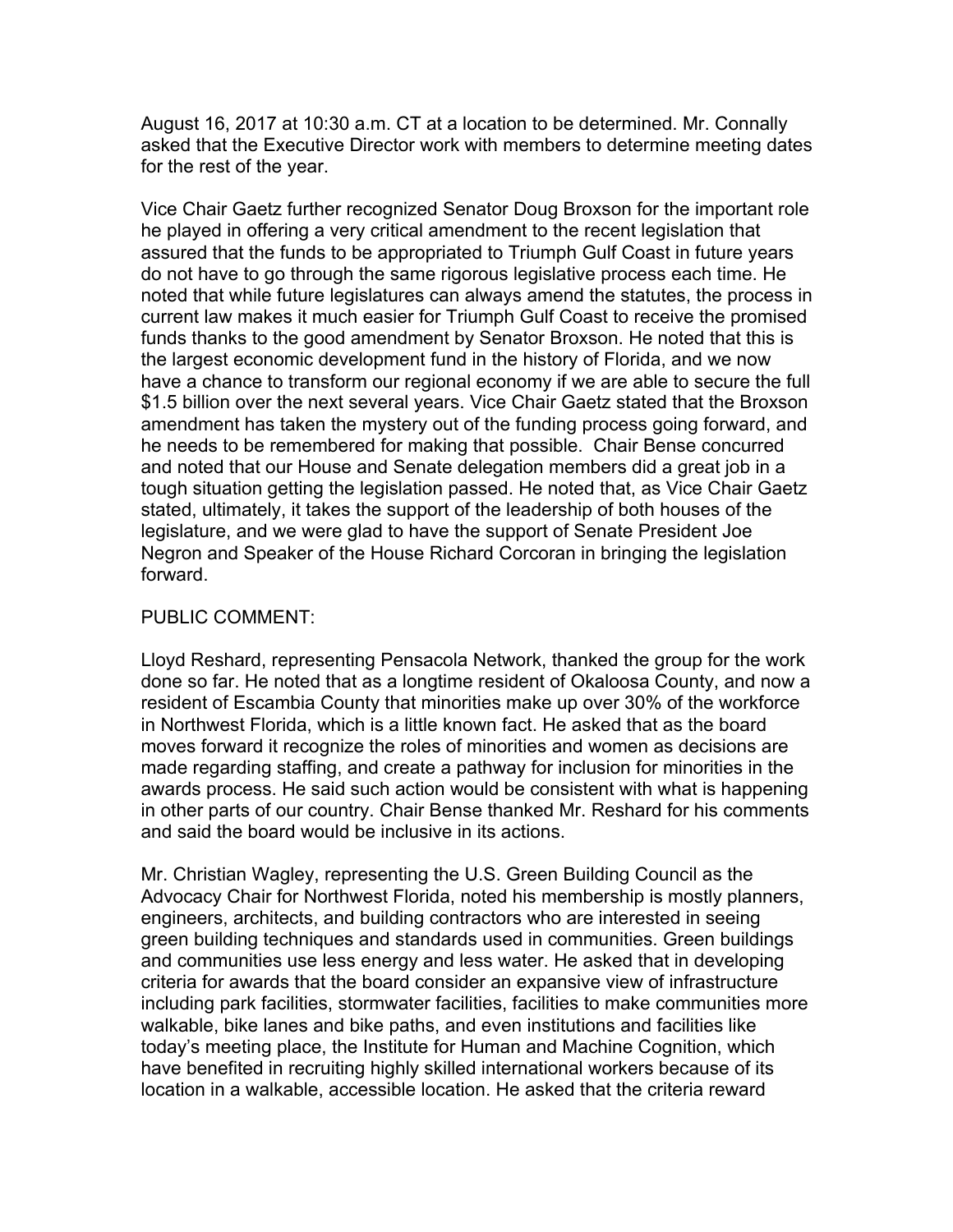projects that do more than one thing. Beyond creating jobs and economic development, projects that serve an underserved community, an economically depressed community, or have a positive environmental impact should be recognized. He noted that he served on the Escambia County Restore Council, and they used these types of criteria. He said that the best projects that rose to the top in that process did in fact do more than one thing. The Green Building Council remains available to assist Triumph Gulf Coast, Inc.

Graham Fountain, Okaloosa County Commissioner, thanked the board members for their service and noted that he had trust in every member to do what was best for Northwest Florida.

William Harrison, on behalf of the Harrison, Rivard law firm, asked if an economist would be used to help analyze applications. Dr. Dana indicated that in the original legislation an economist was required, but the new version allows the option for a full time economist. Due to the change in the legislation, the team has spoken to some professional economists, and will make decisions on how to move forward based on need and cost.

Deborah Douma, Dean of Grants and Federal Programs at Pensacola State, asked Dr. Dana if, as the awards process is developed, a draft could be made available for public comment so that if there might be challenges to responding those issues could be resolved before the process begins. Dr. Dana responded that she envisions a very transparent process, with the simplest application possible using common sense and taking public comment into consideration.

Beth McClean, representing AppRiver, asked about the security to be used on the website relative to the application process. Ms. Skelton responded that those technical questions were best answered by IT professionals, but that very robust security will be a must as that portion of the website is developed. She offered to discuss the issues further with Ms. McClean.

Carole Tebay, representing the Audubon Society, asked that since the settlement funds are a result of the damage that occurred to the environment as a result of the BP oil spill, the board give consideration to projects with a positive impact on the environment. She noted that she served on the Santa Rosa County Restore Council, and asked that the number of pages in the application be limited. She said that a long application could be overwhelming to applicants. Vice Chair Gaetz indicated that he was sure that Chair Bense would not allow a lengthy application. He then clarified that the Triumph Gulf Coast funds are different from the Restore funds, and that the Triumph Gulf Coast funds are based on economic damages suffered by the state. He pointed out that there are funds specifically directed to environmental damage restoration available for those types of projects.